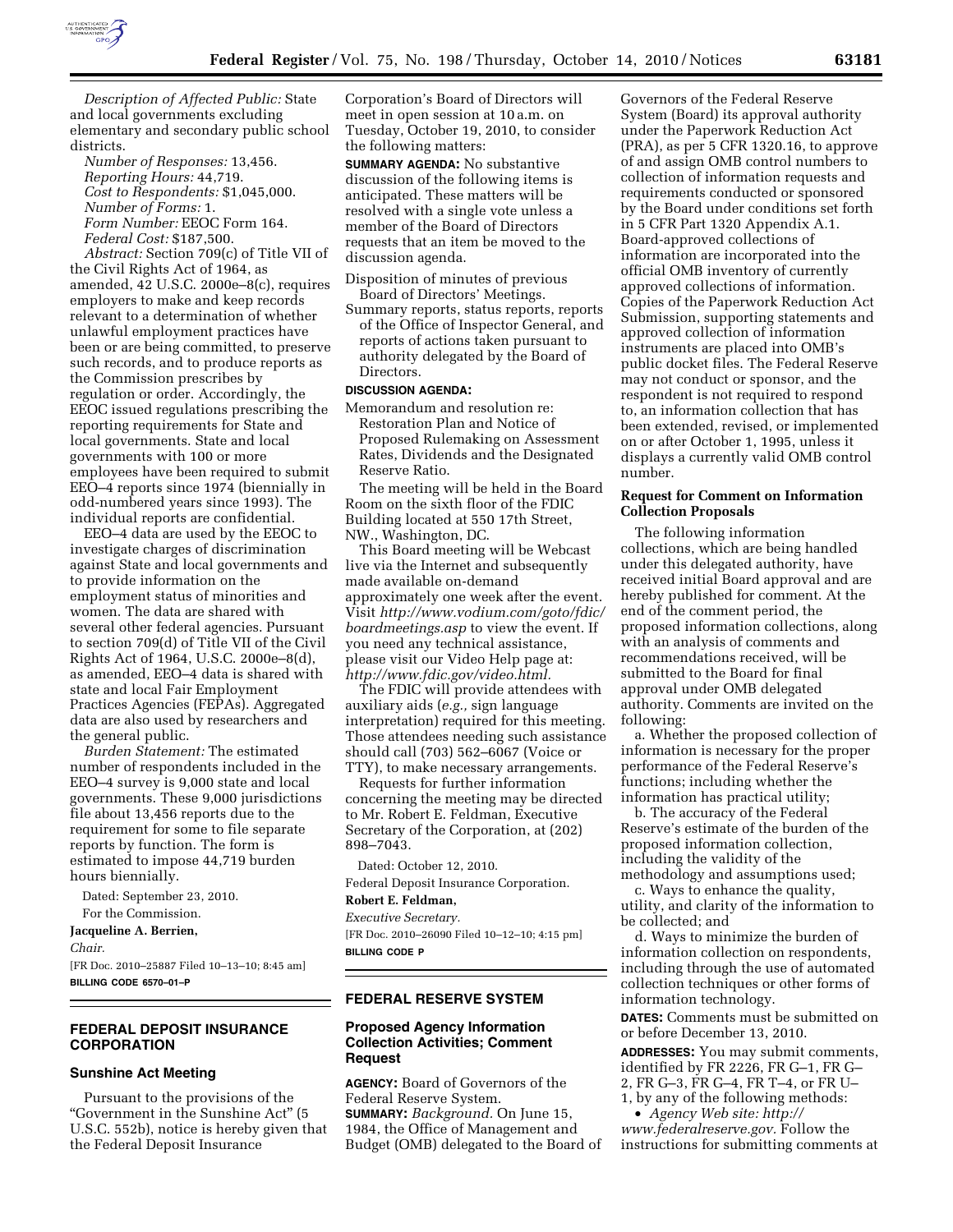*[http://www.federalreserve.gov/](http://www.federalreserve.gov/generalinfo/foia/ProposedRegs.cfm)  [generalinfo/foia/ProposedRegs.cfm.](http://www.federalreserve.gov/generalinfo/foia/ProposedRegs.cfm)* 

• *Federal eRulemaking Portal:[http://](http://www.regulations.gov) [www.regulations.gov.](http://www.regulations.gov)* Follow the instructions for submitting comments.

• *E-mail: [regs.comments@](mailto:regs.comments@federalreserve.gov) [federalreserve.gov.](mailto:regs.comments@federalreserve.gov)* Include docket number in the subject line of the message.

• *FAX:* 202/452–3819 or 202/452– 3102.

• *Mail:* Jennifer J. Johnson, Secretary, Board of Governors of the Federal Reserve System, 20th Street and Constitution Avenue, NW., Washington, DC 20551.

All public comments are available from the Board's Web site at *[http://](http://www.federalreserve.gov/generalinfo/foia/ProposedRegs.cfm) [www.federalreserve.gov/generalinfo/](http://www.federalreserve.gov/generalinfo/foia/ProposedRegs.cfm) [foia/ProposedRegs.cfm](http://www.federalreserve.gov/generalinfo/foia/ProposedRegs.cfm)* as submitted, unless modified for technical reasons. Accordingly, your comments will not be edited to remove any identifying or contact information. Public comments may also be viewed electronically or in paper form in Room MP–500 of the Board's Martin Building (20th and C Streets, NW) between 9 a.m. and 5 p.m. on weekdays.

Additionally, commenters should send a copy of their comments to the OMB Desk Officer by mail to the Office of Information and Regulatory Affairs, U.S. Office of Management and Budget, New Executive Office Building, Room 10235, 725 17th Street, NW., Washington, DC 20503 or by fax to 202– 395–6974.

**FOR FURTHER INFORMATION CONTACT:** A copy of the PRA OMB submission, including the proposed reporting form and instructions, supporting statement, and other documentation will be placed into OMB's public docket files, once approved. These documents will also be made available on the Federal Reserve Board's public Web site at: *[http://](http://www.federalreserve.gov/boarddocs/reportforms/review.cfm) [www.federalreserve.gov/boarddocs/](http://www.federalreserve.gov/boarddocs/reportforms/review.cfm)  [reportforms/review.cfm](http://www.federalreserve.gov/boarddocs/reportforms/review.cfm)* or may be requested from the agency clearance officer, whose name appears below.

Michelle Shore, Federal Reserve Board Clearance Officer (202–452– 3829), Division of Research and Statistics, Board of Governors of the Federal Reserve System, Washington, DC 20551. Telecommunications Device for the Deaf (TDD) users may contact (202–263–4869), Board of Governors of the Federal Reserve System, Washington, DC 20551.

*Proposal to approve under OMB delegated authority the extension for three years, without revision, of the following report:* 

1. *Report title:* The Report of Net Debit Cap.

*Agency form number:* FR 2226.

*OMB control number:* 7100–0217. *Frequency:* Annual.

*Reporters:* Depository institutions, Edge and agreement corporations, U.S. branches and agencies of foreign banks.

*Estimated annual reporting hours:*  1,298 hours.

*Estimated average hours per response:*  1.0 hour.

*Number of respondents:* 1,298. *General description of report:* This information collection is mandatory (12 U.S.C. 248(i), 248–1, and 464). The information submitted by respondents for the payments system risk reduction program is exempt from disclosure under exemption (b)(4) of the Freedom of Information Act (FOIA), which exempts from disclosure ''trade secrets and commercial or financial information obtained from a person and privileged or confidential."  $(5 \text{ U.S.C. } 552 \text{ (b)}(4))$ . In addition, information reported in connection with the second and third resolutions may be protected under Section (b)(8) of FOIA, to the extent that such information is based on the institution's CAMELS rating, and thus is related to examination reports prepared by, on behalf of, or for the use of an agency responsible for the regulation or supervision of financial institutions (5 U.S.C. 552(b)(8)).

*Abstract:* Federal Reserve Banks collect these data annually to provide information that is essential for their administration of the Federal Reserve's Payments System Risk (PSR) policy. The reporting panel includes all financially healthy depository institutions with access to the discount window. The Report of Net Debit Cap comprises three resolutions, which are filed by a depository institution's board of directors depending on its needs. The first resolution is used to establish a de minimis net debit cap and the second resolution is used to establish a selfassessed net debit cap. The third resolution is used to establish simultaneously a self-assessed net debit cap and maximum daylight overdraft capacity. Copies of the model resolutions are located in Appendix B, of the PSR policy, that can be found at *[http://www.federalreserve.gov/](http://www.federalreserve.gov/paymentsystems/psr_relpolicies.htm)  [paymentsystems/psr](http://www.federalreserve.gov/paymentsystems/psr_relpolicies.htm)*\_*relpolicies.htm.* 

2. *Report title:* Statement of Purpose

for an Extension of Credit by a Creditor. *Agency form number:* FR T–4. *OMB control number:* 7100–0019. *Frequency:* On occasion. *Reporters:* Brokers and dealers. *Estimated annual reporting hours:*  459 hours.

*Estimated average hours per response:*  10 minutes.

*Number of respondents:* 135. *General description of report:* This information collection is mandatory and authorized by section 7 of the '34 Act (15 U.S.C. 78g). In addition, the FR T– 4 is required by Section 220.6 of Regulation T (12 CFR 220.6). The FR T– 4 data are not submitted to the Federal Reserve System and, as such, no issue of confidentiality arises.

*Abstract:* The Securities Exchange Act of 1934 authorizes the Federal Reserve to regulate securities credit extended by brokers and dealers, banks, and other lenders. The FR T–4 is a purpose statement for brokers and dealers. The purpose statement is a recordkeeping requirement for brokers and dealers to document the purpose of their loans secured by margin stock. Margin stock is defined as (1) stocks that are registered on a national securities exchange or any over-the-counter security designated for trading in the National Market System, (2) debt securities (bonds) that are convertible into margin stock, and (3) shares of most mutual funds.

*Proposal to approve under OMB delegated authority the extension for three years, with clarification, of the following reports:* 

*Report titles:* Registration Statement for Persons Who Extend Credit Secured by Margin Stock (Other Than Banks, Brokers, or Dealers), Deregistration Statement for Persons Registered Pursuant to Regulation U, Statement of Purpose for an Extension of Credit Secured by Margin Stock by a Person Subject to Registration Under Regulation U; Annual Report, and Statement of Purpose for an Extension of Credit Secured by Margin Stock.

*Agency form numbers:* FR G–1, FR G– 2, FR G–3, FR G–4, and FR U–1.

*OMB control numbers:* 7100–0011: FR G–1, FR G–2, and FR G–4; 7100–0018: FR G–3; and 7100–0115: FR U–1.

*Frequency:* FR G–1, FR G–2, FR G–3, and FR U–1 on occasion; and FR G–4: annual.

*Reporters:* Individuals and business. *Annual reporting hours:* 1,207 reporting hours; 1,604 recordkeeping hours.

*Estimated average hours per response:*  FR G–1, 2.5 hours; FR G–2, 15 minutes; FR G–3, 10 minutes; FR G–4, 2.0 hours;

and FR U–1, 10 minutes.

*Number of respondents:* FR G–1, 25; FR G–2, 40; FR G–3, 284; FR G–4, 567; and FR U–1, 50.

*General description of report:* These mandatory information collections are authorized by section 7 of the '34 Act (15 U.S.C. 78g). In addition, the FR U– 1 is required by Sections 221.3(c)(1)(i) and (2)(i) of Regulation U (12 C.F.R.  $221.3(c)(1)(i)$  and  $(2)(i)$ ), and the FR G-1, G–2, G–3, and G–4 are required by Sections 221.3(b)(1), (2), and (3), and